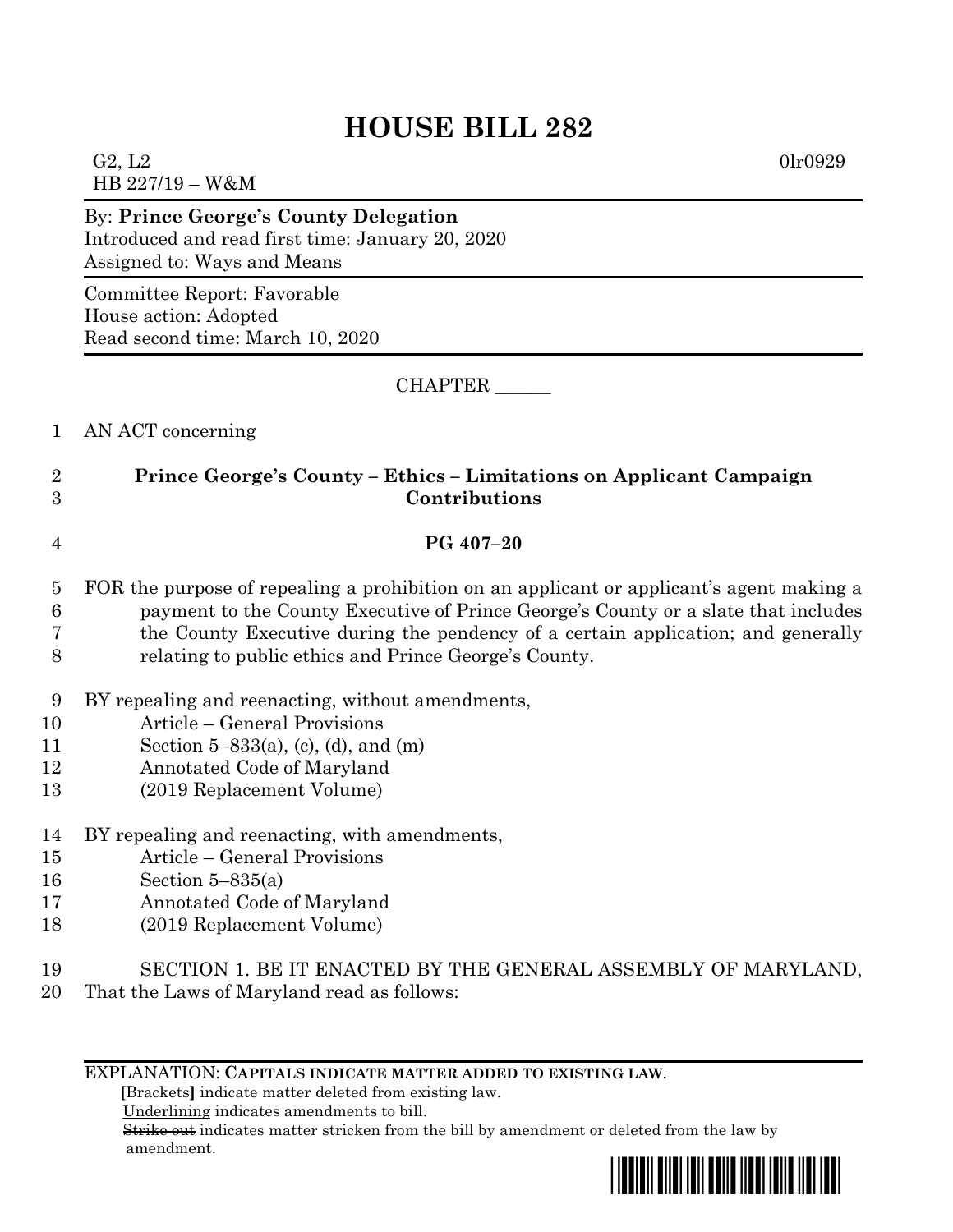|                                    | $\sqrt{2}$                                                                                                                                                                                                                                                                                   | <b>HOUSE BILL 282</b>                                                                                                                                                                                                                                    |
|------------------------------------|----------------------------------------------------------------------------------------------------------------------------------------------------------------------------------------------------------------------------------------------------------------------------------------------|----------------------------------------------------------------------------------------------------------------------------------------------------------------------------------------------------------------------------------------------------------|
| 1                                  |                                                                                                                                                                                                                                                                                              | <b>Article - General Provisions</b>                                                                                                                                                                                                                      |
| $\overline{2}$                     | $5 - 833.$                                                                                                                                                                                                                                                                                   |                                                                                                                                                                                                                                                          |
| 3                                  | (a)                                                                                                                                                                                                                                                                                          | In this part the following words have the meanings indicated.                                                                                                                                                                                            |
| $\overline{4}$                     | (1)<br>$\left( \mathrm{c}\right)$                                                                                                                                                                                                                                                            | "Applicant" means an individual or a business entity that is:                                                                                                                                                                                            |
| $\overline{5}$<br>$\boldsymbol{6}$ | an application;                                                                                                                                                                                                                                                                              | a title owner or contract purchaser of land that is the subject of<br>(i)                                                                                                                                                                                |
| 7<br>8                             |                                                                                                                                                                                                                                                                                              | a trustee that has an interest in land that is the subject of an<br>(ii)<br>application, excluding a trustee described in a mortgage or deed of trust; or                                                                                                |
| 9<br>10                            |                                                                                                                                                                                                                                                                                              | a holder of at least a 5% interest in a business entity that has an<br>(iii)<br>interest in land that is the subject of an application but only if:                                                                                                      |
| 11<br>12<br>13                     |                                                                                                                                                                                                                                                                                              | the holder of at least a 5% interest has substantive<br>1.<br>involvement in directing the affairs of the business entity with an interest in the land that<br>is the subject of an application with specific regard to the disposition of that land; or |
| 14<br>15<br>16                     | the holder of at least a 5% interest is engaged in<br>2.<br>substantive activities specifically pertaining to land development in Prince George's County<br>as a regular part of the business entity's ongoing business activities.                                                          |                                                                                                                                                                                                                                                          |
| 17                                 | (2)                                                                                                                                                                                                                                                                                          | "Applicant" includes:                                                                                                                                                                                                                                    |
| 18<br>19                           |                                                                                                                                                                                                                                                                                              | any business entity in which a person described in paragraph (1)<br>(i)<br>of this subsection holds at least a 5% interest; and                                                                                                                          |
| 20<br>21                           |                                                                                                                                                                                                                                                                                              | the directors and officers of a corporation that actually holds title<br>(ii)<br>to the land, or is a contract purchaser of the land, that is the subject of an application.                                                                             |
| 22                                 | (3)                                                                                                                                                                                                                                                                                          | "Applicant" does not include:                                                                                                                                                                                                                            |
| 23<br>24<br>25                     | a financial institution that has loaned money or extended<br>(i)<br>financing for the acquisition, development, or construction of improvements on any land<br>that is the subject of an application;                                                                                        |                                                                                                                                                                                                                                                          |
| 26                                 |                                                                                                                                                                                                                                                                                              | a municipal corporation or public corporation;<br>(ii)                                                                                                                                                                                                   |
| 27                                 |                                                                                                                                                                                                                                                                                              | a public authority;<br>(iii)                                                                                                                                                                                                                             |
| 28<br>29<br>30<br>31               | a public utility regulated by the Public Service Commission in<br>(iv)<br>any instance where the utility is engaged in or conducting regulated activities that have<br>been approved by the Public Service Commission or are allowed under Division I of the<br>Public Utilities Article; or |                                                                                                                                                                                                                                                          |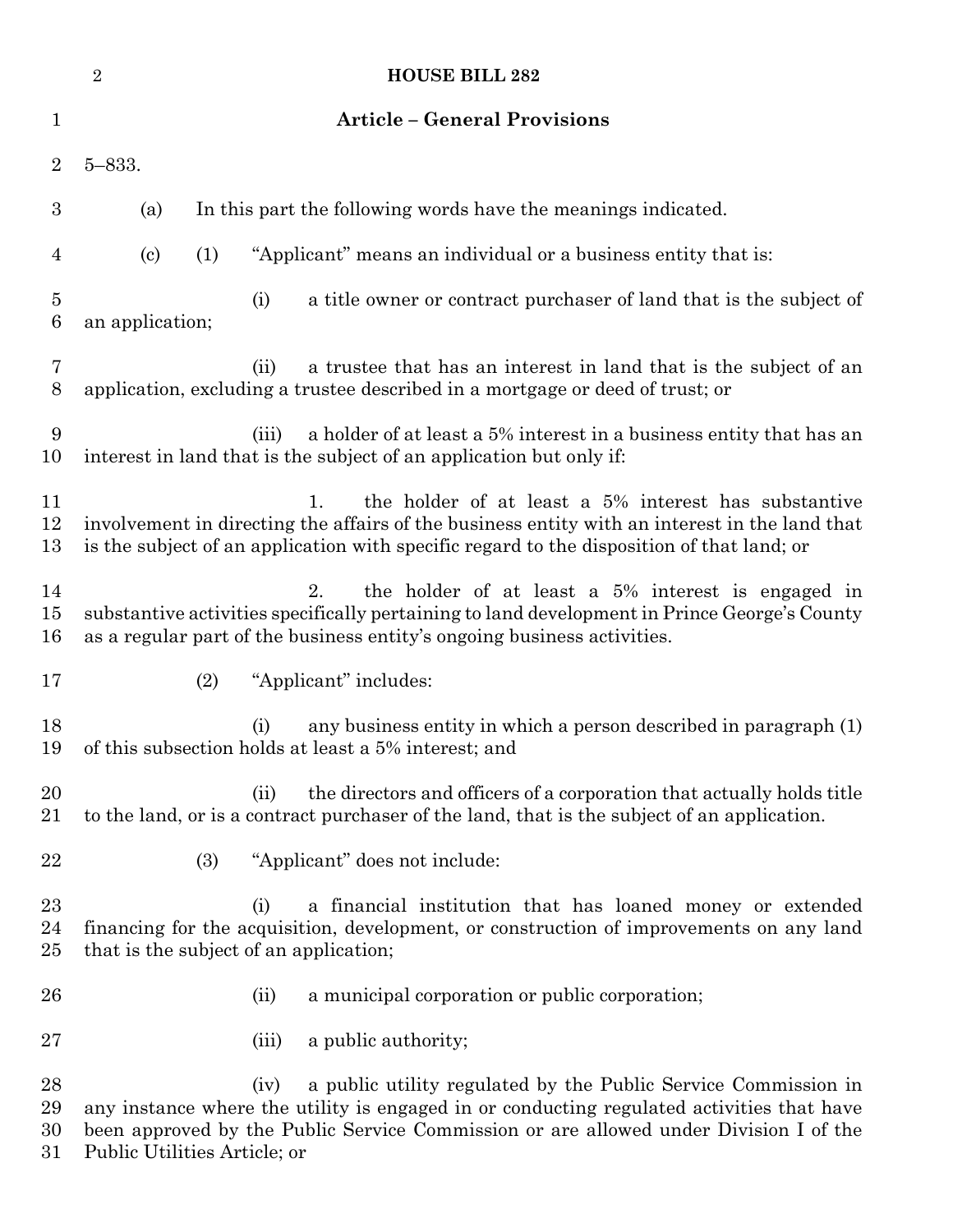

 (a) An applicant or agent of the applicant may not make a payment to a member **[**or the County Executive**]**, or a slate that includes a member **[**or the County Executive**]**, during the pendency of the application.

SECTION 2. AND BE IT FURTHER ENACTED, That this Act shall take effect

## **HOUSE BILL 282** 3